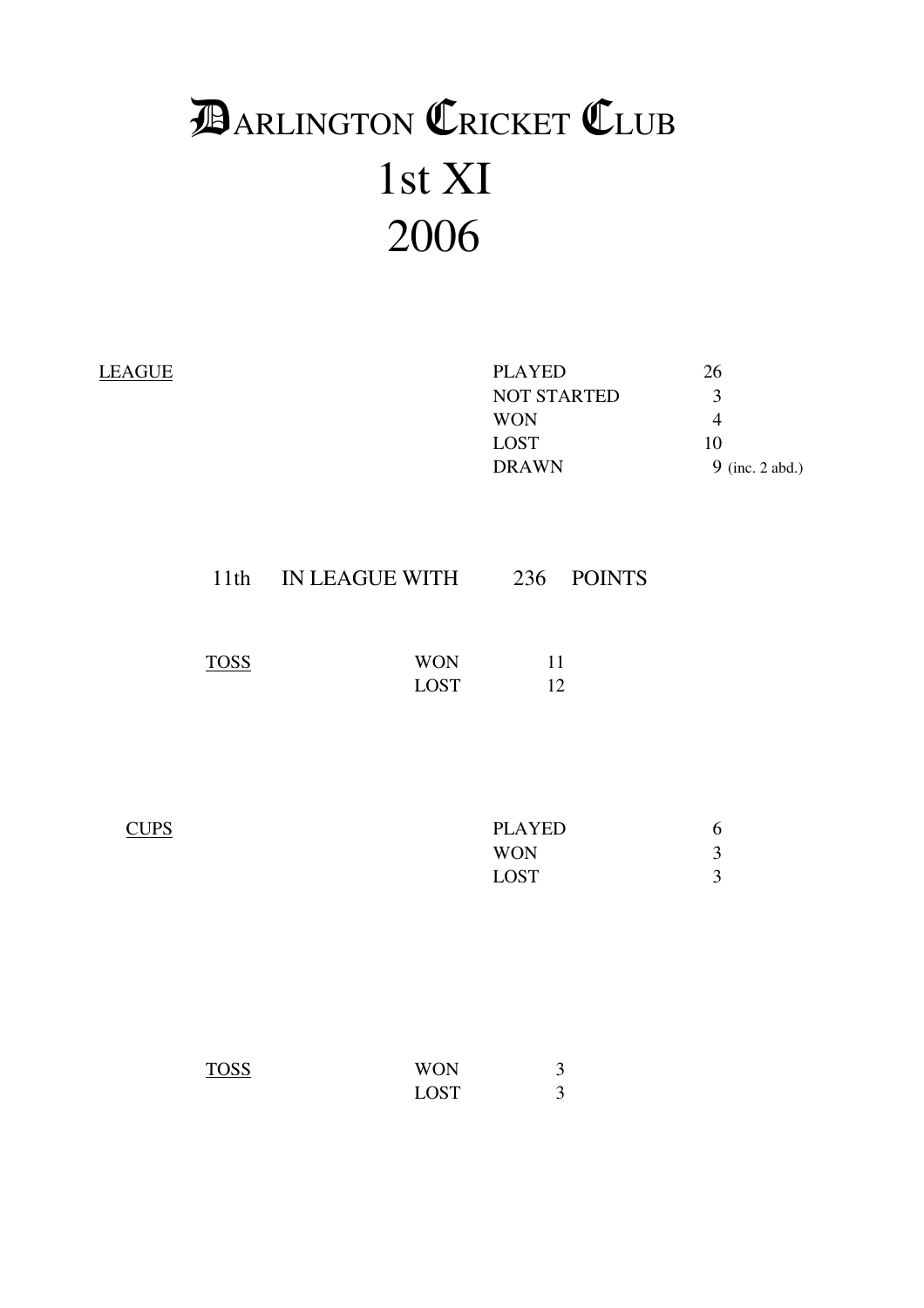#### LEAGUE

|                      |                |                |                | Highest      | <b>Not</b>       | Comp.            |         | <b>Balls</b> | Balls/ |                  | Number of               |
|----------------------|----------------|----------------|----------------|--------------|------------------|------------------|---------|--------------|--------|------------------|-------------------------|
|                      | Matches        | Innings        | Runs           | Score        | Out              | Innings          | Average | Faced        | Run    | $\frac{4's}{4}$  | 6's                     |
| A.K. HEAL            | 21             | 20             | 681            | 120*         | $\overline{4}$   | 16               | 42.56   | 963          | 1.414  | 74               | 9                       |
| N. PRATT             | 23             | 22             | 852            | $81*$        | 1                | 21               | 40.57   | 1636         | 1.920  | 115              | 14                      |
| D.J.B. MORGANS       | 18             | 17             | 306            | $55*$        | 2                | 15               | 20.40   | 585          | 1.912  | 37               | $\overline{\mathbf{c}}$ |
| J.M. ALDERSON        | 22             | 20             | 311            | 38*          | 3                | 17               | 18.29   | 508          | 1.633  | 32               | $\overline{c}$          |
| <b>J.S. CLARKSON</b> | 22             | 20             | 352            | 64           | $\boldsymbol{0}$ | 20               | 17.60   | 846          | 2.403  | 40               | $\boldsymbol{0}$        |
| J.G. MOODY           | 17             | 15             | 197            | 78           | 3                | 12               | 16.42   | 382          | 1.939  | 18               | $\boldsymbol{0}$        |
| S.N. WHITEHEAD       | 21             | 19             | 129            | 22           | $\overline{2}$   | 17               | 7.59    | 244          | 1.891  | 16               | $\boldsymbol{0}$        |
| <b>Also Batted</b>   |                |                |                |              |                  |                  |         |              |        |                  |                         |
| <b>S. CHAPMAN</b>    | 3              | 3              | 119            | 63           | $\mathbf{0}$     | 3                | 39.67   | 199          | 1.672  | 19               | 1                       |
| C.S. BIGLIN          | $\overline{2}$ | $\overline{c}$ | 77             | 61           | $\overline{0}$   | $\overline{c}$   | 38.50   | 102          | 1.325  | 8                | $\overline{c}$          |
| L.J. HUTTON          | 10             | 7              | 83             | $33*$        | 3                | 4                | 20.75   | 129          | 1.554  | 8                | $\boldsymbol{0}$        |
| D.M. HODGSON         | 11             | 10             | 90             | 30           | $\overline{2}$   | 8                | 11.25   | 208          | 2.311  | 6                | $\boldsymbol{0}$        |
| L.D. COATES          | 6              | 5              | 20             | $12*$        | 3                | 2                | 10.00   | 75           | 3.750  | $\overline{c}$   | $\boldsymbol{0}$        |
| <b>J. SYMONDS</b>    | $\overline{2}$ | $\overline{2}$ | 15             | 11           | $\Omega$         | $\overline{c}$   | 7.50    | 39           | 2.600  | $\mathbf{1}$     | $\boldsymbol{0}$        |
| A.J.W. DEUCHAR       | 22             | 10             | 44             | $13*$        | $\overline{4}$   | 6                | 7.33    | 116          | 2.636  | 3                | $\mathbf{0}$            |
| P.D. RAINE           | 21             | 6              | 16             | $6*$         | 3                | 3                | 5.33    | 59           | 3.688  | $\overline{2}$   | $\boldsymbol{0}$        |
| L.J. CRAGGS          | 9              | 3              | 6              | $6*$         |                  | $\overline{2}$   | 3.00    | 23           | 3.833  | $\mathbf{1}$     | $\boldsymbol{0}$        |
| <b>K. BARKER</b>     | 1              | 1              | 1              | $\mathbf{1}$ | $\mathbf{0}$     | $\mathbf{1}$     | 1.00    | 4            | 4.000  | $\boldsymbol{0}$ | $\boldsymbol{0}$        |
| <b>J. STOCK</b>      | 4              | 3              | $\overline{2}$ | $1*$         | 1                | $\overline{2}$   | 1.00    | 15           | 7.500  | $\boldsymbol{0}$ | $\mathbf{0}$            |
| S. LEE               | $\mathbf{2}$   | $\overline{c}$ | 32             | $31*$        | $\overline{2}$   | $\boldsymbol{0}$ | N/A     | 71           | 2.219  | 1                | $\boldsymbol{0}$        |
| R. TULIP             | $\overline{c}$ | $\mathbf{1}$   | 3              | $3*$         | 1                | $\mathbf{0}$     | N/A     | 4            | 1.333  | $\boldsymbol{0}$ | $\mathbf{0}$            |
| <b>D.J. COATES</b>   | $\overline{c}$ | 1              | $\mathfrak{2}$ | $2*$         | 1                | $\boldsymbol{0}$ | N/A     | 12           | 6.000  | $\boldsymbol{0}$ | $\boldsymbol{0}$        |
| M.T. DOBINSON        | 9              | $\overline{c}$ | 1              | $1*$         | $\overline{2}$   | $\boldsymbol{0}$ | N/A     | 11           | 11.000 | $\boldsymbol{0}$ | $\boldsymbol{0}$        |
| A. FENWICK           | 3              | $\mathbf{1}$   | $\Omega$       | $0*$         | 1                | $\theta$         | N/A     | $\mathbf{1}$ | N/A    | $\boldsymbol{0}$ | $\mathbf{0}$            |

RUNS SCORED FOR WICKETS LOST AVERAGE

3622 153 23.67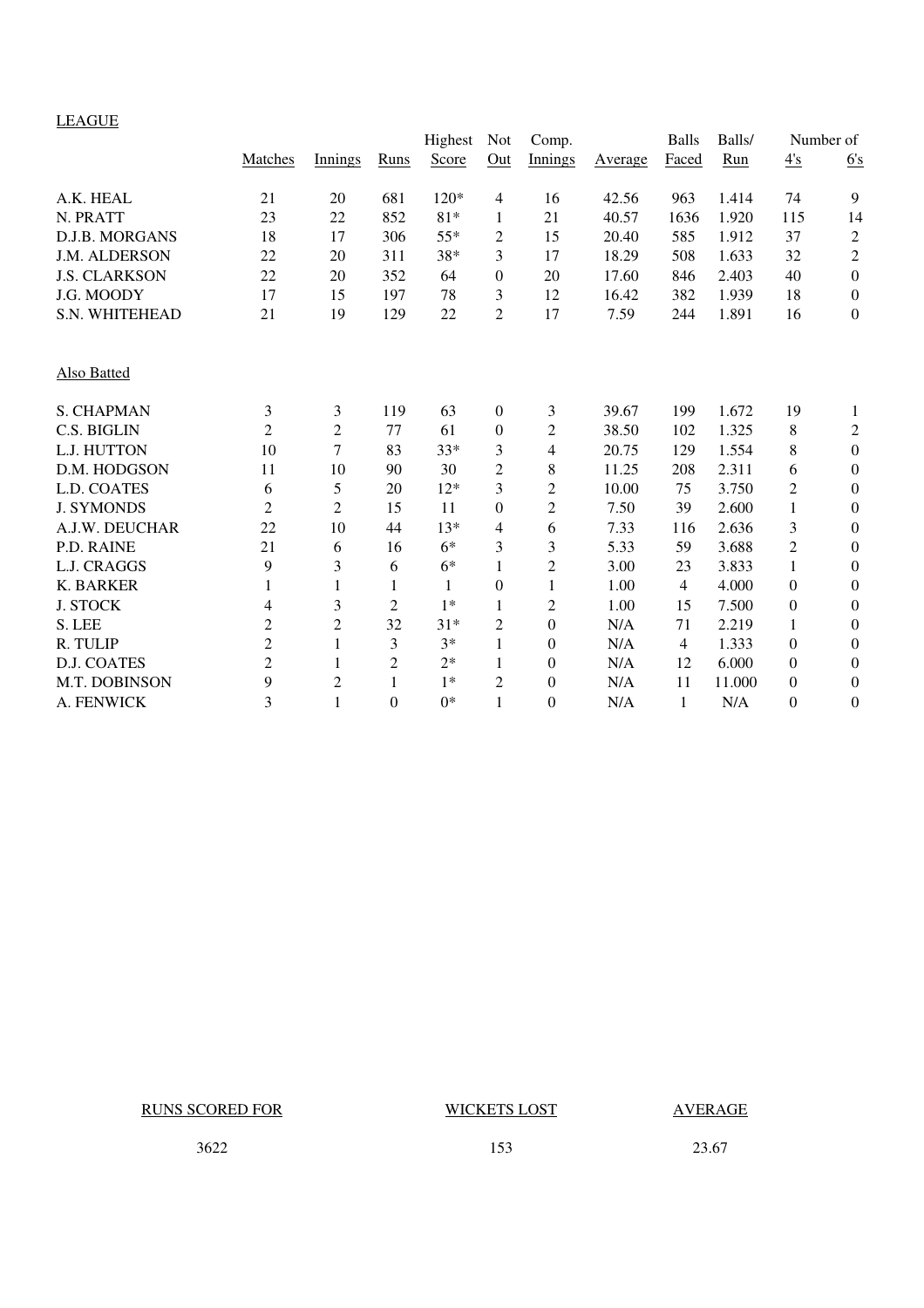|       |                |                |          |             |          | Best           | Runs/            | Strike         |                | Number of      |
|-------|----------------|----------------|----------|-------------|----------|----------------|------------------|----------------|----------------|----------------|
| Balls | Overs          | Mdns           | Runs     | Wkts        | Average  | Bowling        | Over             | Rate           | Wides          | No Balls       |
|       |                |                |          |             |          |                |                  |                |                |                |
|       |                |                |          |             |          |                |                  |                |                | 11             |
|       |                |                |          |             |          |                |                  |                |                | $\overline{0}$ |
| 762   | 124.2          | 19             | 410      | 17          | 24.12    | $3 - 17$       | 3.301            | 44.82          | 13             | 3              |
| 1276  | 212.4          | 49             | 724      | 17          | 42.59    | $3-10$         | 3.409            | 75.06          | 0              | $\overline{0}$ |
| 845   | 140            | 24             | 490      | 11          | 44.55    | $2 - 12$       | 3.500            | 76.82          | 5              | 0              |
|       |                |                |          |             |          |                |                  |                |                |                |
| 39    | 6              | $\theta$       | 24       | 3           | 8.00     | $2 - 16$       | 4.000            | 13.00          | 3              | 0              |
| 150   | 25             | 5              | 71       | 8           | 8.88     | $4 - 23$       | 2.840            | 18.75          | 0              | 0              |
| 64    | 10.4           |                | 78       | 2           | 39.00    | $2 - 3$        | 7.500            | 32.00          | $\overline{0}$ | $\overline{0}$ |
| 544   | 88             | 8              | 422      | 9           | 46.89    | $2 - 21$       | 4.795            | 60.44          | 6              | 10             |
| 170   | 27             |                | 131      | 2           | 65.50    | $1 - 16$       | 4.852            | 85.00          | 6              | 2              |
| 13    | $\overline{2}$ | $\theta$       | 18       | $\theta$    | N/A      | $0-18$         | 9.000            | N/A            |                | $\overline{0}$ |
|       | 658<br>1745    | 106.5<br>290.3 | 13<br>51 | 427<br>1011 | 18<br>42 | 23.72<br>24.07 | $3-16$<br>$5-59$ | 4.009<br>3.483 | 36.56<br>41.55 | 6<br>2         |

## **Catches**

| D.M. HODGSON<br>A.K. HEAL<br>N. PRATT<br>P.D. RAINE<br><b>J.S. CLARKSON</b> | 13<br>8 | <b>J.M. ALDERSON</b><br><b>S.N. WHITEHEAD</b><br>L.J. CRAGGS<br>L.J. HUTTON<br>J.G. MOODY | $\mathcal{D}$ |
|-----------------------------------------------------------------------------|---------|-------------------------------------------------------------------------------------------|---------------|
| A.J.W. DEUCHAR<br><b>M.T. DOBINSON</b><br>D.J.B. MORGANS                    |         | <b>J. STOCK</b>                                                                           |               |

#### **Stumpings**

| <b>M.T. DOBINSON</b><br>D.M. HODGSON |
|--------------------------------------|
|--------------------------------------|

RUNS SCORED AGAINST WICKETS TAKEN AVERAGE

3988 135 29.54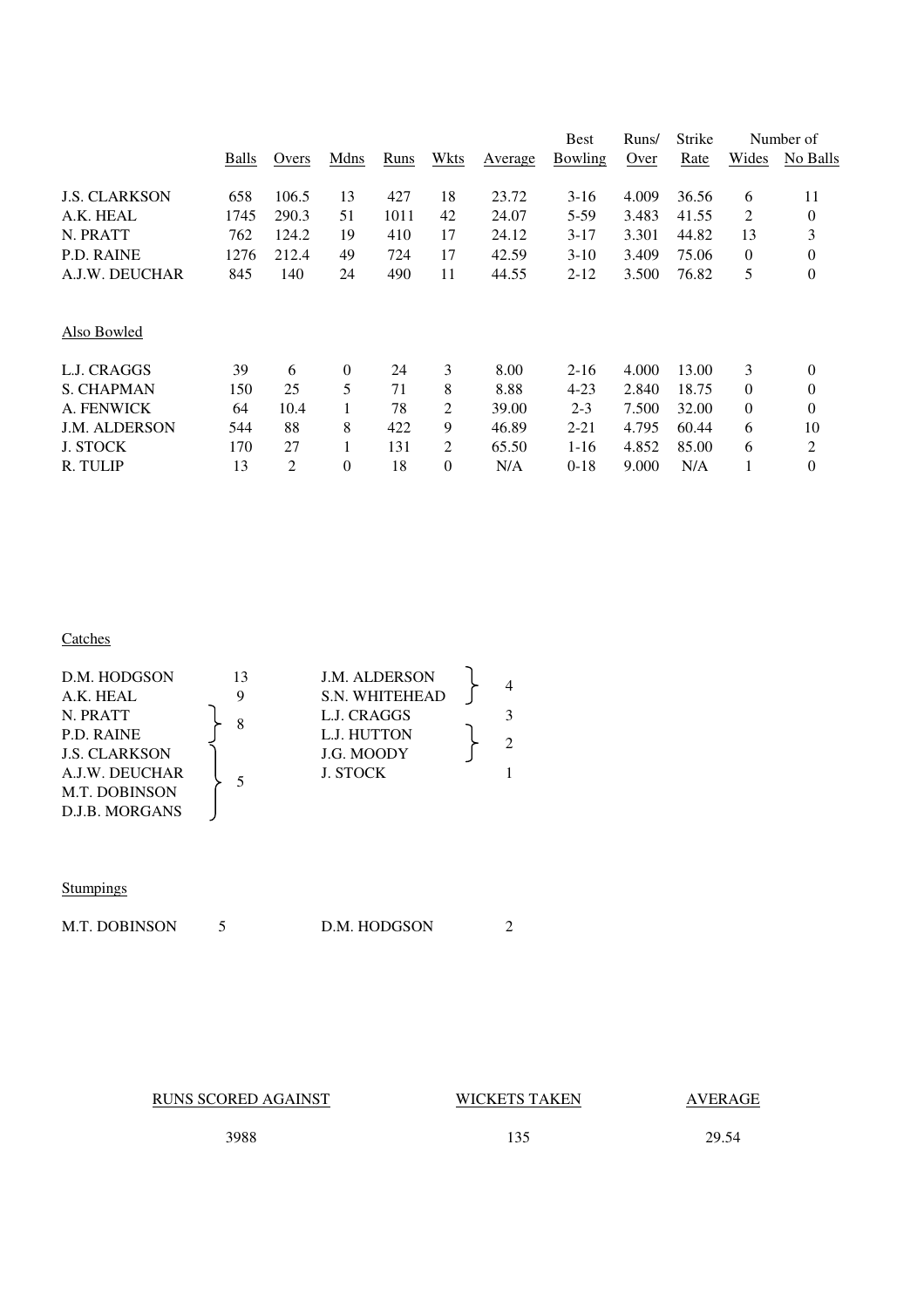|                       | Matches | Innings | Runs           | Highest<br>Score | Not<br>Out       | Comp.<br>Innings | Average | <b>Balls</b><br>Faced | Balls/<br>Run | 4's            | Number of<br>6's |
|-----------------------|---------|---------|----------------|------------------|------------------|------------------|---------|-----------------------|---------------|----------------|------------------|
|                       |         |         |                |                  |                  |                  |         |                       |               |                |                  |
| A.K. HEAL             | 6       | 6       | 151            | 79               | 1                | 5                | 30.20   | 115                   | 0.762         | 15             | 5                |
| N. PRATT              | 6       | 6       | 137            | $64*$            | 1                | 5                | 27.40   | 172                   | 1.255         | 16             | 1                |
| S.N. WHITEHEAD        | 6       | 5       | 90             | 44               | 1                | 4                | 22.50   | 84                    | 0.933         | 11             | 1                |
| <b>J.M. ALDERSON</b>  | 6       | 5       | 44             | 29               | $\mathbf{0}$     | 5                | 8.80    | 56                    | 1.273         | 1              | 2                |
|                       |         |         |                |                  |                  |                  |         |                       |               |                |                  |
| Also Batted           |         |         |                |                  |                  |                  |         |                       |               |                |                  |
| D.J.B. MORGANS        | 4       | 4       | 94             | 49*              | 2                | 2                | 47.00   | 119                   | 1.266         | 9              | $\mathbf{0}$     |
| L.J. HUTTON           | 3       | 2       | 21             | $16*$            | 1                |                  | 21.00   | 26                    | 1.238         | 1              | $\theta$         |
| D.M. HODGSON          | 4       | 3       | 18             | $8*$             | 2                |                  | 18.00   | 31                    | 1.722         |                | $\Omega$         |
| <b>J.S. CLARKSON</b>  | 2       | 2       | 28             | 28               | $\boldsymbol{0}$ | 2                | 14.00   | 45                    | 1.607         |                | $\theta$         |
| C.S. BIGLIN           | 3       | 3       | 22             | 11               | 1                | 2                | 11.00   | 37                    | 1.682         | $\Omega$       | $\theta$         |
| J.G. MOODY            | 3       | 2       | 11             | 10               | $\mathbf{0}$     | 2                | 5.50    | 14                    | 1.273         |                | $\Omega$         |
| <b>M.C.C. MORGANS</b> |         |         | 4              | 4                | $\mathbf{0}$     |                  | 4.00    | 3                     | 0.750         |                | $\theta$         |
| S. RUSSELL            |         | 1       | 3              | 3                | $\mathbf{0}$     |                  | 3.00    | 3                     | 1.000         | $\Omega$       | $\theta$         |
| L.J. CRAGGS           | 6       | 2       | $\overline{c}$ | $2*$             | 1                |                  | 2.00    | 6                     | 3.000         | $\theta$       | $\theta$         |
| A.J.W. DEUCHAR        | 5       |         | $\overline{0}$ | $0*$             |                  | $\overline{0}$   | N/A     | $\overline{0}$        | N/A           | $\overline{0}$ | $\overline{0}$   |

#### Played but did not Bat

| P.D. RAINE           | 4              |
|----------------------|----------------|
| N.R. FENWICK         | 3              |
| <b>M.T. DOBINSON</b> | $\mathfrak{D}$ |
| R. TULIP             |                |

RUNS SCORED FOR WICKETS LOST AVERAGE

699 32 21.84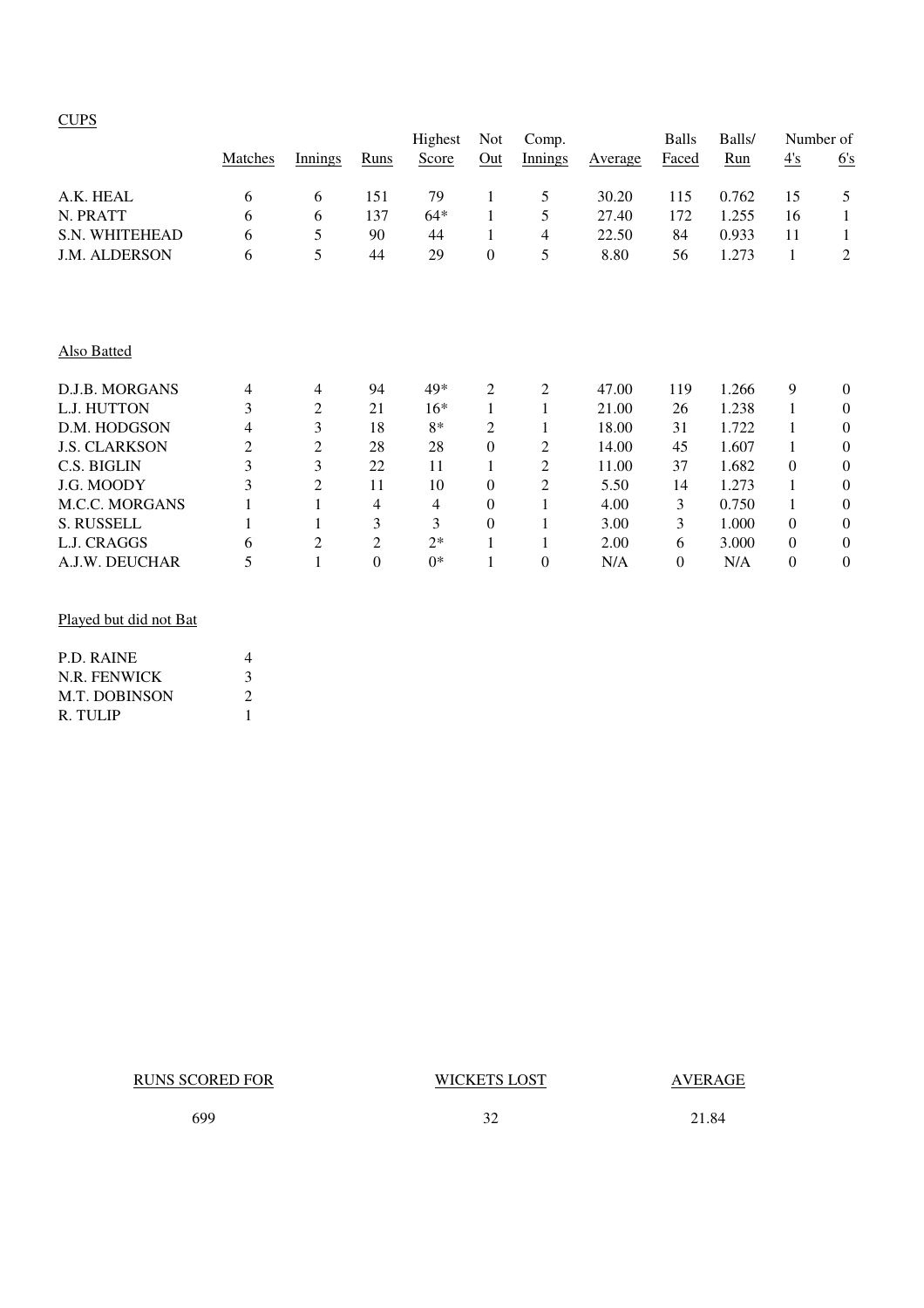|                       |       |       |                  |      |                  |         | <b>Best</b> | Runs/  | Strike |                | Number of        |
|-----------------------|-------|-------|------------------|------|------------------|---------|-------------|--------|--------|----------------|------------------|
|                       | Balls | Overs | Mdns             | Runs | Wkts             | Average | Bowling     | Over   | Rate   | Wides          | No Balls         |
| A.K. HEAL             | 165   | 27    | 2                | 138  | 13               | 10.62   | $4 - 24$    | 5.111  | 12.69  | 3              | $\boldsymbol{0}$ |
| <b>J.S. CLARKSON</b>  | 65    | 10    |                  | 57   | 4                | 14.25   | $4 - 30$    | 5.700  | 16.25  | 4              | 1                |
| <b>P.D. RAINE</b>     | 156   | 26    | 1                | 174  | 4                | 43.50   | $4 - 53$    | 6.692  | 39.00  | $\theta$       | $\theta$         |
|                       |       |       |                  |      |                  |         |             |        |        |                |                  |
| Also Bowled           |       |       |                  |      |                  |         |             |        |        |                |                  |
| R. TULIP              | 13    | 2     | $\theta$         | 14   | 2                | 7.00    | $2 - 14$    | 7.000  | 6.50   | 1              | $\mathbf{0}$     |
| L.J. CRAGGS           | 12    | 2     | $\theta$         | 18   |                  | 18.00   | $1 - 18$    | 9.000  | 12.00  | $\overline{0}$ | $\mathbf{0}$     |
| A.J.W. DEUCHAR        | 125   | 20    | 1                | 109  | 3                | 36.33   | $1 - 8$     | 5.450  | 41.67  | 5              | $\theta$         |
| <b>J.M. ALDERSON</b>  | 111   | 18.1  | 1                | 115  | 3                | 38.33   | $1 - 13$    | 6.354  | 37.00  | 2              | $\theta$         |
| <b>M.C.C. MORGANS</b> | 6     |       | $\theta$         | 9    | $\theta$         | N/A     | $0-9$       | 9.000  | N/A    | $\Omega$       | $\theta$         |
| <b>S. RUSSELL</b>     | 6     |       | $\overline{0}$   | 12   | $\overline{0}$   | N/A     | $0-12$      | 12.000 | N/A    | $\Omega$       | $\theta$         |
| N. PRATT              | 36    | 6     | $\boldsymbol{0}$ | 43   | $\boldsymbol{0}$ | N/A     | $0-15$      | 7.167  | N/A    | $\theta$       | $\boldsymbol{0}$ |

## **Catches**

| N. PRATT             |  | L.J. CRAGGS  |  |
|----------------------|--|--------------|--|
| <b>M.T. DOBINSON</b> |  | C.S. BIGLIN  |  |
| A.K. HEAL            |  | D.M. HODGSON |  |
| L.J. HUTTON          |  | S. RUSSELL   |  |

| Stumpings |  |
|-----------|--|
|           |  |

| D.M. HODGSON |  | <b>M.T. DOBINSON</b> |  |
|--------------|--|----------------------|--|
|--------------|--|----------------------|--|

RUNS SCORED AGAINST WICKETS TAKEN AVERAGE

722 35 20.63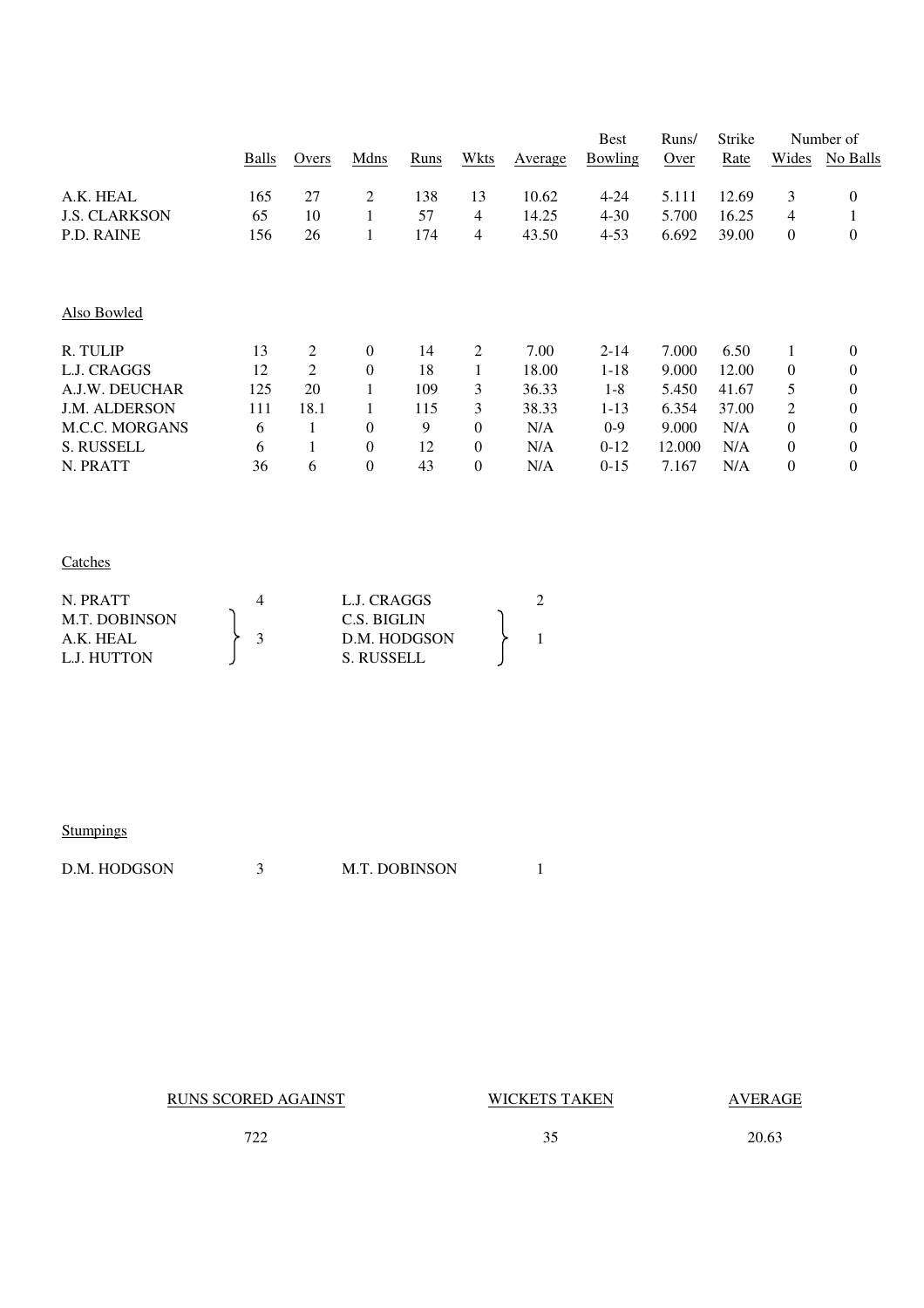| 50's | N. PRATT                    |       | 81* v RICHMONDSHIRE    | (A) |               | LEAGUE 50 off 120 balls |
|------|-----------------------------|-------|------------------------|-----|---------------|-------------------------|
|      | A.K. HEAL                   | 79    | <b>v NORTHALLERTON</b> | (H) | <b>CUP</b>    | 22                      |
|      | A.K. HEAL                   | 78    | v REDCAR               | (H) | <b>LEAGUE</b> | 66                      |
|      | J.G. MOODY                  | 78    | v GUISBOROUGH          | (A) | <b>LEAGUE</b> | 116                     |
|      | N. PRATT                    | 75    | v DARLINGTON RA        | (H) | <b>LEAGUE</b> | 75                      |
|      | A.K. HEAL                   | 71    | v NORMANBY HALL        | (A) | <b>LEAGUE</b> | 57                      |
|      | A.K. HEAL                   | 67    | <b>v HARTLEPOOL</b>    | (A) | LEAGUE        | 68                      |
|      | A.K. HEAL                   | 64*   | <b>v RICHMONDSHIRE</b> | (A) | <b>LEAGUE</b> | 72                      |
|      | N. PRATT                    | 64*   | <b>v GREAT AYTON</b>   | (H) | <b>CUP</b>    | 73                      |
|      | J.S. CLARKSON               | 64    | <b>v NORMANBY HALL</b> | (A) | LEAGUE        | 110                     |
|      | N. PRATT                    | 63    | <b>v RICHMONDSHIRE</b> | (H) | <b>LEAGUE</b> | 75                      |
|      | <b>S. CHAPMAN</b>           | 63    | <b>v DARLINGTON RA</b> | (H) | <b>LEAGUE</b> | 76                      |
|      | N. PRATT                    | 63    | <b>v DARLINGTON RA</b> | (A) | <b>LEAGUE</b> | 97                      |
|      | N. PRATT                    | 61    | v GREAT AYTON          | (A) | <b>LEAGUE</b> | 55                      |
|      | C.S. BIGLIN                 |       | 61 v NORMANBY HALL     | (H) | <b>LEAGUE</b> | 69                      |
|      | N. PRATT                    | 61    | v MIDDLESBROUGH        | (A) | <b>LEAGUE</b> | 70                      |
|      | A.K. HEAL                   | $60*$ | v REDCAR               | (A) | <b>LEAGUE</b> | 102                     |
|      | <b>J.S. CLARKSON</b> 58     |       | <b>v GREAT AYTON</b>   | (A) | <b>LEAGUE</b> | 66                      |
|      | D.J.B. MORGANS 55* v MARSKE |       |                        | (H) | <b>LEAGUE</b> | 115                     |
|      | N. PRATT                    | 54    | <b>v SALTBURN</b>      | (A) | <b>LEAGUE</b> | 118                     |
|      | A.K. HEAL                   | $53*$ | <b>v DARLINGTON RA</b> | (H) | <b>LEAGUE</b> | 46                      |
|      | N. PRATT                    | 52    | <b>v SALTBURN</b>      | (H) | <b>LEAGUE</b> | 93                      |
|      |                             |       |                        |     |               |                         |

#### FASTEST 50

| 79 v NORTHALLERTON (H)<br>A.K. HEAL |  | <b>CUP</b> |  | off 22 balls |
|-------------------------------------|--|------------|--|--------------|
|-------------------------------------|--|------------|--|--------------|

#### HIGHEST LEAGUE PARTNERSHIPS

| 1st    | <b>WICKET</b> | 138 (183) v DARLINGTON RA                | (H) N. PRATT       | $69*(94)$ | $+$ | S. CHAPMAN           | 63 (89)   |
|--------|---------------|------------------------------------------|--------------------|-----------|-----|----------------------|-----------|
| 2nd    | <b>WICKET</b> | 121 (153) v NORMANBY HALL                | (A) J.S. CLARKSON  | $38*(76)$ | $+$ | A.K. HEAL            | 71 (77)   |
| 3rd    | <b>WICKET</b> | 73 (137) v REDCAR                        | $(H)$ A.K. HEAL    | $37*(47)$ | $+$ | <b>J.S. CLARKSON</b> | 28 (90)   |
| 4th    | <b>WICKET</b> | 72 (44) v BISHOP AUCKLAND (H) A.K. HEAL  |                    | $53*(22)$ | $+$ | <b>J.M. ALDERSON</b> | 15(22)    |
| .5th   | <b>WICKET</b> | 48* (55) v RICHMONDSHIRE                 | (H) J.M. ALDERSON  | $15*(20)$ | $+$ | D.J.B. MORGANS       | $30*(35)$ |
| 6th    | <b>WICKET</b> | 35 (27) v DARLINGTON RA                  | $(A)$ J.G. MOODY   | $9*(10)$  | $+$ | S.N. WHITEHEAD       | 22(17)    |
| 7th    | <b>WICKET</b> | 34* (36) v MARSKE                        | (H) D.J.B. MORGANS | $20*(19)$ | $+$ | A.J.W. DEUCHAR       | $13*(17)$ |
| $=7th$ | <b>WICKET</b> | 34 (45) v NORMANBY HALL                  | (H) L.J. HUTTON    | $11*(18)$ | $+$ | D.M. HODGSON         | 16(27)    |
| 8th    | <b>WICKET</b> | $32(44)$ v REDCAR                        | (H) D.M. HODGSON   | $19*(21)$ | $+$ | A.J.W. DEUCHAR       | 11(23)    |
| 9th    | <b>WICKET</b> | 9 (14) v NORTHALLERTON                   | (A) D.M. HODGSON   | $6*(5)$   | $+$ | A.J.W. DEUCHAR       | 3(9)      |
| $=9th$ | <b>WICKET</b> | $9(16)$ v SALTBURN                       | (A) D.J. COATES    | $2*(12)$  | $+$ | L.J. HUTTON          | 5(4)      |
| 10th   | <b>WICKET</b> | 15 (47) v BISHOP AUCKLAND (A) P.D. RAINE |                    | $6*(22)$  | $+$ | A.J.W. DEUCHAR       | 8(25)     |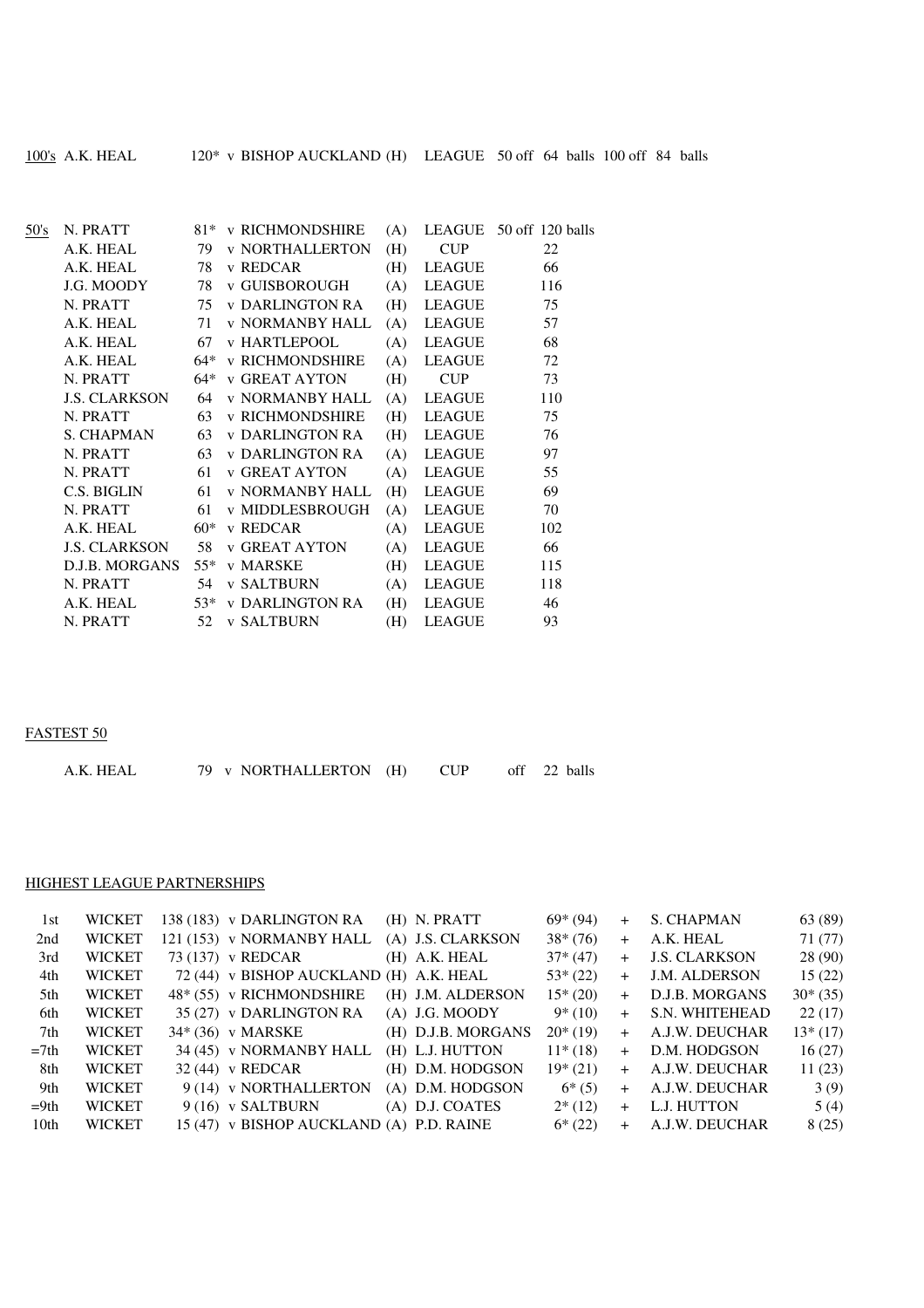# LEAGUE

|                      | <b>BOWLED</b> | <b>CAUGHT</b> | L.B.W. | <b>STUMPED</b> | <b>RUN OUT</b> |
|----------------------|---------------|---------------|--------|----------------|----------------|
| N. PRATT             |               | 14            |        |                |                |
| <b>J.S. CLARKSON</b> |               | 15            |        |                |                |
| J.M. ALDERSON        |               |               |        |                |                |
| S.N. WHITEHEAD       |               |               |        |                |                |
| A.K. HEAL            |               |               |        |                |                |
| D.J.B. MORGANS       |               |               |        |                |                |
| J.G. MOODY           |               |               |        |                |                |
| D.M. HODGSON         |               |               |        |                |                |
| A.J.W. DEUCHAR       |               |               |        |                |                |
| L.J. HUTTON          |               |               |        |                |                |
| <b>S. CHAPMAN</b>    |               |               |        |                |                |
| P.D. RAINE           |               |               |        |                |                |
| C.S. BIGLIN          |               |               |        |                |                |
| L.D. COATES          |               |               |        |                |                |
| L.J. CRAGGS          |               |               |        |                |                |
| <b>J. STOCK</b>      |               |               |        |                |                |
| <b>J. SYMONDS</b>    |               |               |        |                |                |
| K. BARKER            |               |               |        |                |                |
|                      | 37            | 80            | 17     | 9              | 10             |

# **CUP**

|                       | 19 |  |  |
|-----------------------|----|--|--|
|                       |    |  |  |
| S. RUSSELL            |    |  |  |
| <b>M.C.C. MORGANS</b> |    |  |  |
| L.J. HUTTON           |    |  |  |
| D.M. HODGSON          |    |  |  |
| L.J. CRAGGS           |    |  |  |
| <b>D.J.B. MORGANS</b> |    |  |  |
| J.G. MOODY            |    |  |  |
| <b>J.S. CLARKSON</b>  |    |  |  |
| C.S. BIGLIN           |    |  |  |
| S.N. WHITEHEAD        |    |  |  |
| N. PRATT              |    |  |  |
| A.K. HEAL             |    |  |  |
| <b>J.M. ALDERSON</b>  |    |  |  |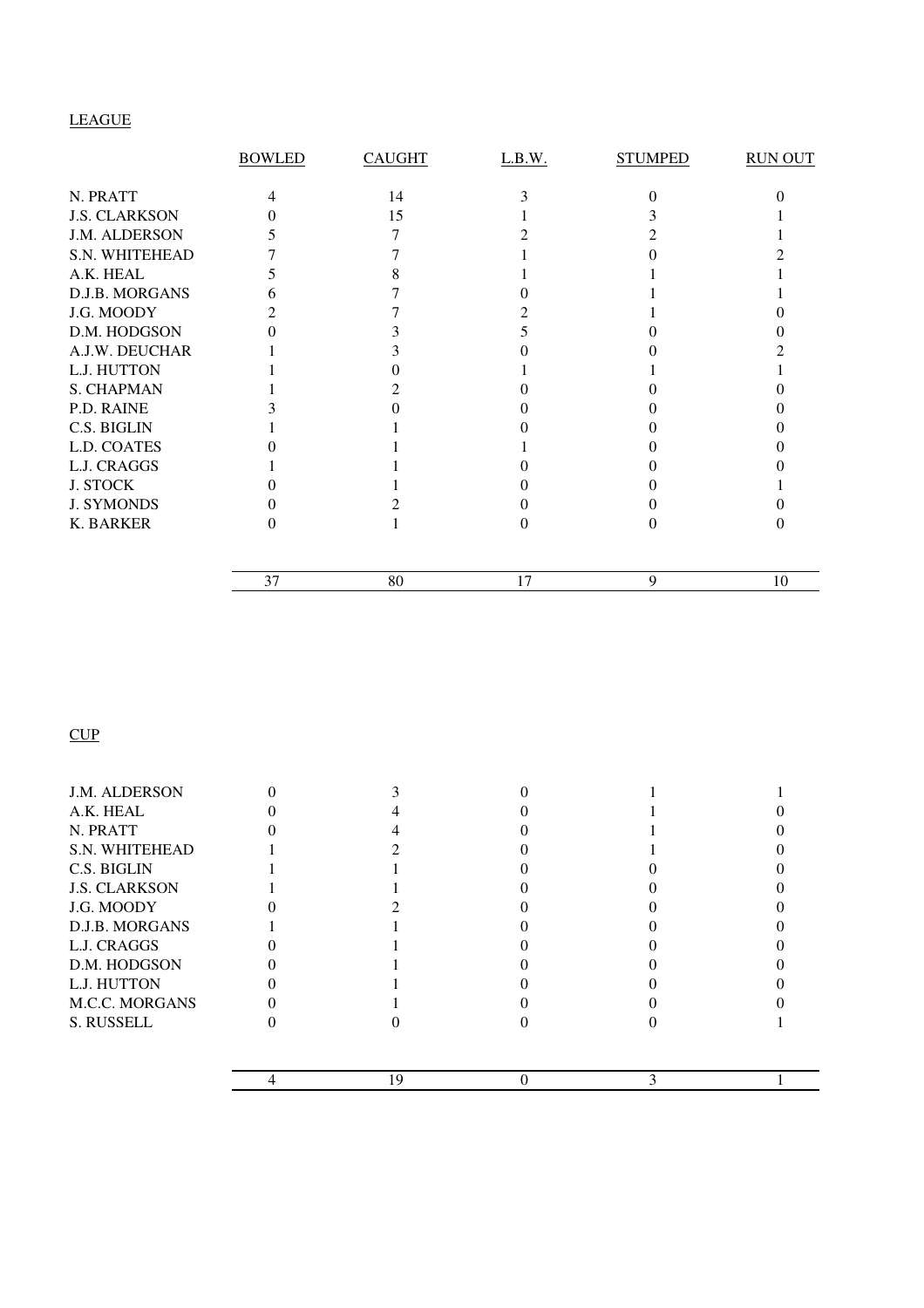| 5 WICKET        | A.K. HEAL            | $5-59$   | $\mathbf{V}$ | <b>MARTON</b>          | (H) | <b>LEAGUE</b> |
|-----------------|----------------------|----------|--------------|------------------------|-----|---------------|
|                 | A.K. HEAL            | $5 - 64$ | $\mathbf{V}$ | <b>BISHOP AUCKLAND</b> | (A) | <b>LEAGUE</b> |
| <b>4 WICKET</b> | <b>S. CHAPMAN</b>    | $4 - 23$ | $\mathbf{V}$ | <b>RICHMONDSHIRE</b>   | (A) | <b>LEAGUE</b> |
|                 | A.K. HEAL            | $4 - 24$ | $\mathbf{V}$ | <b>GREAT AYTON</b>     | (H) | CUP           |
|                 | <b>J.S. CLARKSON</b> | $4 - 30$ | $\mathbf{V}$ | <b>GREAT AYTON</b>     | (H) | <b>CUP</b>    |
|                 | A.K. HEAL            | $4 - 38$ | $\mathbf{V}$ | <b>NORMANBY HALL</b>   | (A) | <b>LEAGUE</b> |
|                 | P.D. RAINE           | $4 - 53$ | $\mathbf{V}$ | <b>WILLINGTON</b>      | (H) | <b>CUP</b>    |
|                 | A.K. HEAL            | $4 - 71$ | $\mathbf{V}$ | <b>HARTLEPOOL</b>      | (H) | <b>LEAGUE</b> |
| 3 WICKET        | A.K. HEAL            | $3-9$    | V            | <b>NORTHALLERTON</b>   | (H) | <b>CUP</b>    |
|                 | P.D. RAINE           | $3-10$   | $\mathbf{V}$ | <b>DARLINGTON RA</b>   | (A) | <b>LEAGUE</b> |
|                 | <b>J.S. CLARKSON</b> | $3-16$   | $\mathbf{V}$ | NORMANBY HALL          | (A) | <b>LEAGUE</b> |
|                 | N. PRATT             | $3-17$   | $\mathbf{V}$ | <b>DARLINGTON RA</b>   | (H) | <b>LEAGUE</b> |
|                 | S. CHAPMAN           | $3 - 31$ | $\mathbf{V}$ | <b>BISHOP AUCKLAND</b> | (A) | <b>LEAGUE</b> |
|                 | A.K. HEAL            | $3 - 35$ | V            | <b>BISHOP AUCKLAND</b> | (H) | <b>LEAGUE</b> |
|                 | N. PRATT             | $3 - 35$ | V            | <b>MARTON</b>          | (H) | <b>LEAGUE</b> |
|                 | N. PRATT             | $3 - 37$ | V            | <b>REDCAR</b>          | (H) | <b>LEAGUE</b> |
|                 | A.K. HEAL            | $3-41$   | $\mathbf{V}$ | <b>HETTON LYONS</b>    | (H) | <b>CUP</b>    |
|                 | P.D. RAINE           | $3-41$   | $\mathbf{V}$ | <b>NORTHALLERTON</b>   | (A) | <b>LEAGUE</b> |
|                 | A.K. HEAL            | $3-42$   | $\mathbf{V}$ | <b>SALTBURN</b>        | (H) | <b>CUP</b>    |
|                 | A.K. HEAL            | $3-45$   | $\mathbf{V}$ | <b>DARLINGTON RA</b>   | (A) | <b>LEAGUE</b> |
|                 | N. PRATT             | $3 - 52$ | $\mathbf{V}$ | NORMANBY HALL          | (H) | <b>LEAGUE</b> |
|                 | <b>J.S. CLARKSON</b> | $3 - 53$ | $\mathbf{V}$ | <b>BISHOP AUCKLAND</b> | (H) | <b>LEAGUE</b> |
|                 | A.K. HEAL            | $3 - 77$ | $\mathbf{V}$ | <b>MIDDLESBROUGH</b>   | (A) | <b>LEAGUE</b> |

# LEAGUE

|                      | <b>BOWLED</b>    | <b>CAUGHT</b> | L.B.W.          | <b>STUMPED</b> |
|----------------------|------------------|---------------|-----------------|----------------|
| A.K. HEAL            | 6                | 22            | 9               | 5              |
| <b>J.S. CLARKSON</b> | 3                | 10            | 5               |                |
| N. PRATT             | 5                | 9             | 3               |                |
| P.D. RAINE           | $\Omega$         | 13            | 4               |                |
| A.J.W. DEUCHAR       |                  | 7             | 0               |                |
| J.M. ALDERSON        |                  | 5             | 0               |                |
| <b>S. CHAPMAN</b>    |                  | 3             |                 |                |
| L.J. CRAGGS          |                  | 2             | 0               |                |
| A. FENWICK           |                  | 2             | $\Omega$        |                |
| <b>J. STOCK</b>      |                  |               | $\Omega$        | $\Omega$       |
|                      | 26               | 74            | $\overline{22}$ | 7              |
| <b>CUPS</b>          |                  |               |                 |                |
| A.K. HEAL            | $\overline{2}$   | 7             | $\theta$        |                |
| <b>J.S. CLARKSON</b> |                  | 3             | 0               |                |
| P.D. RAINE           | $\Omega$         | 4             | $\Omega$        | 0              |
| J.M. ALDERSON        | 3                | 0             | $\Omega$        |                |
| A.J.W. DEUCHAR       | $\theta$         |               | $\Omega$        |                |
| R. TULIP             | 2                | 0             | 0               | 0              |
| L.J. CRAGGS          | $\boldsymbol{0}$ |               | $\theta$        | $\Omega$       |
|                      | 8                | 18            | $\mathbf{0}$    | 4              |